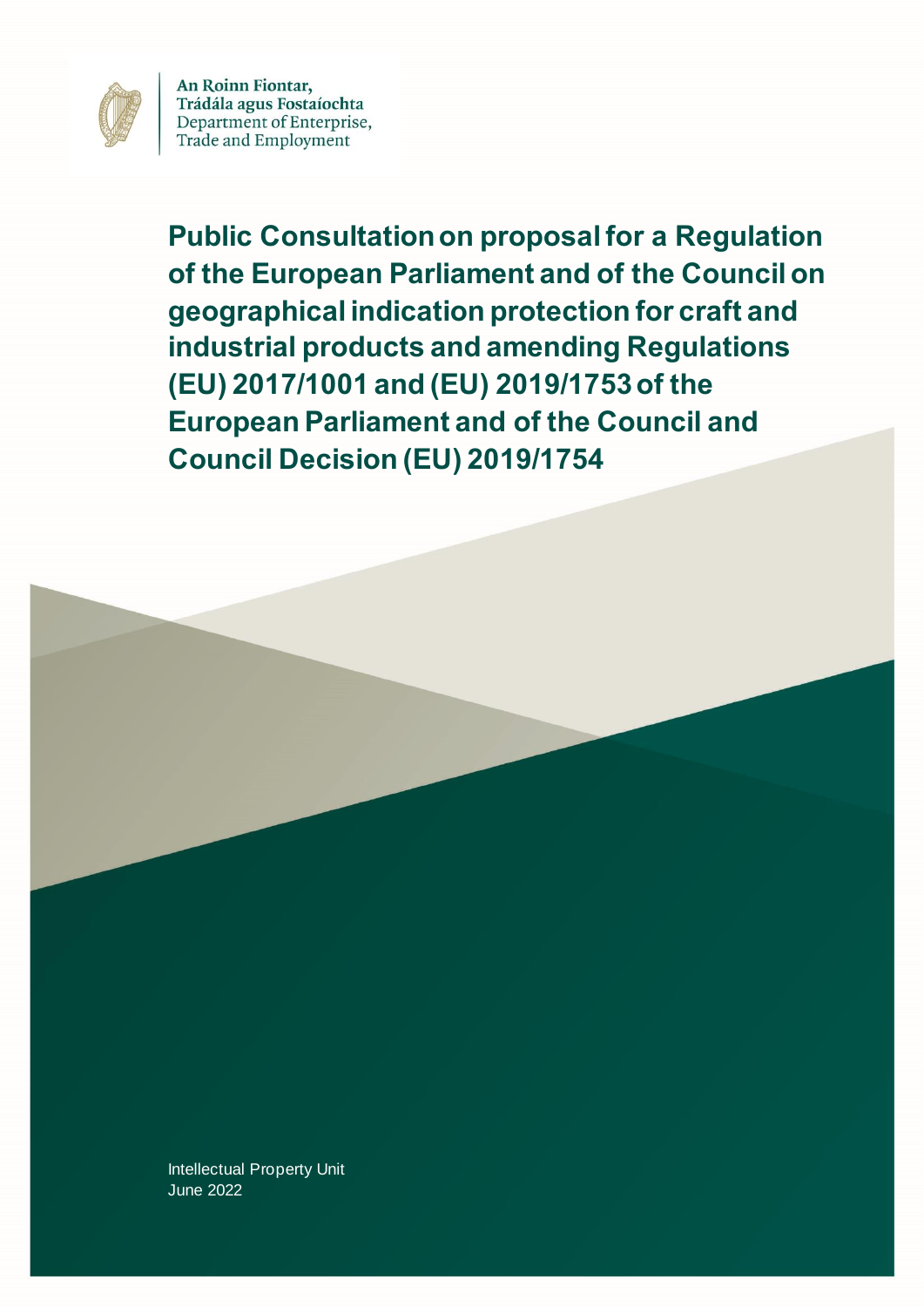# **Contents**

| А. | <b>Overview</b>                                                   | 3              |
|----|-------------------------------------------------------------------|----------------|
|    | 1. Subject of the Public Consultation                             | 3              |
|    | 2. Background                                                     | 3              |
|    | 3. Structure of the Regulation                                    | $\overline{4}$ |
| В. | <b>Information on Consultation Process</b>                        | 8              |
|    | 1. Submissions<br>2. Confidentiality of Submissions               | 8              |
|    | 3. Freedom of Information Act 2014 and Publication of Submissions | 8              |
|    | 4. General Data Protection Regulation (GDPR)                      | 8              |
| С. | Questions                                                         | 10             |
|    | General                                                           | 10             |
|    | Article 6                                                         | 10             |
|    | Article 7                                                         | 10             |
|    | Article 8                                                         | 10             |
|    | Article 49                                                        | 10             |
|    |                                                                   |                |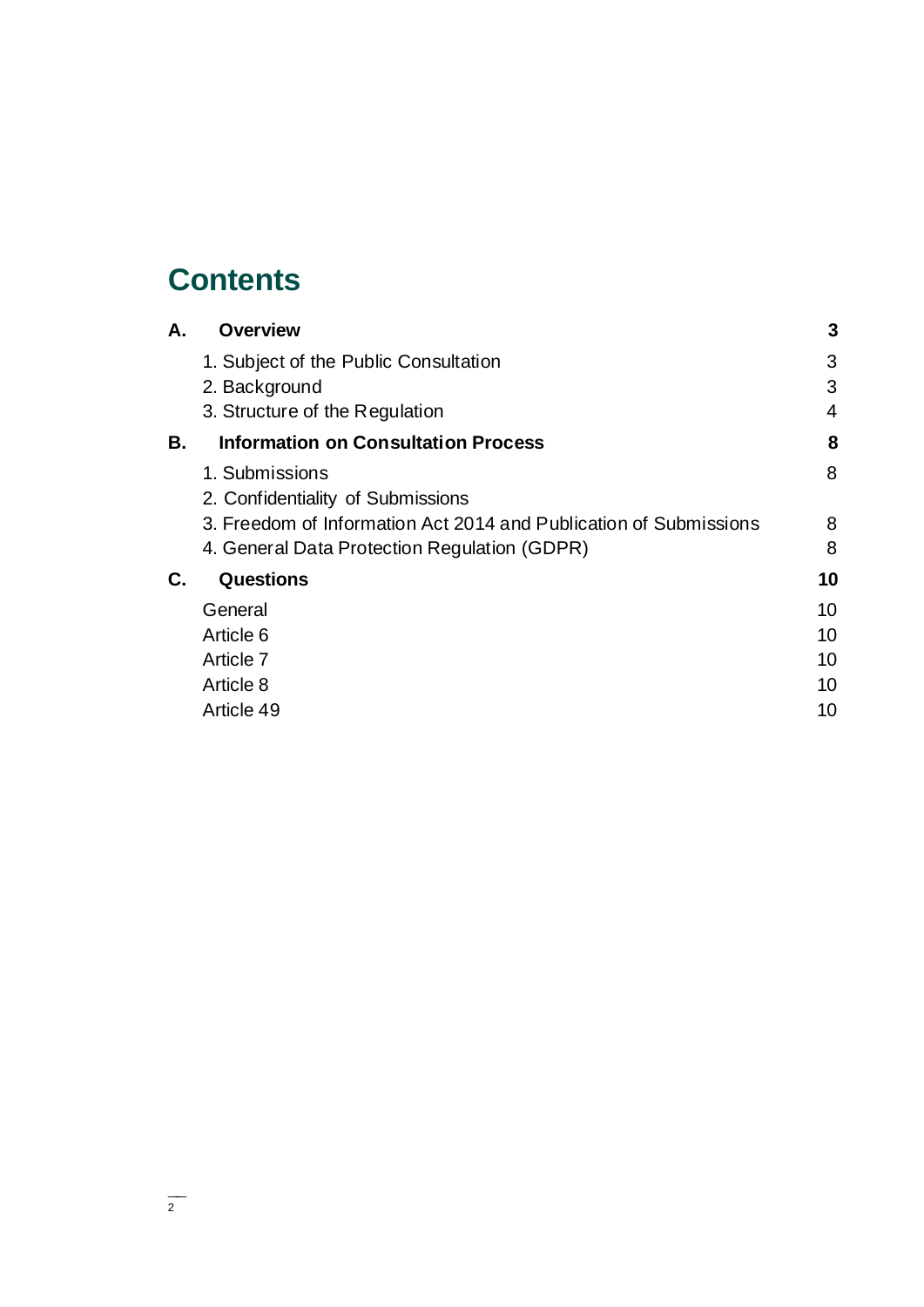## **A. Overview**

#### **1. Subject of the Public Consultation**

The Department of Enterprise, Trade and Employment is seeking the views of stakeholders on the proposal for a Regulation on geographical indication protection for craft and industrial products, proposed by the European Commission on the 13th of April 2022.

Stakeholders and interested parties are asked to submit written contributions on the proposal by **5pm on 5 th August 2022.** The Department will represent Ireland at negotiations on the Commission's proposals over the coming months and responses to the consultation will help inform the work to be undertaken by the Department in relation to the Regulation.

## **2. Background**

Geographical indications (GIs) establish intellectual property rights for products whose qualities are specifically linked to the area of production. They identify goods as originating in a country, region or locality where a particular quality, reputation or other characteristic of the product is essentially attributable to its geographical origin, such as natural stone, jewellery, textiles, lace, cutlery, glass and porcelain. These indications, supported by labelling and specific logos, help consumers identify authentic, original products of a particular quality.

At present, the EU has specific GI protection for agricultural GIs, i.e., wines, spirit drinks certain foods. Champagne or Prosciutto di Parma ham are well-known examples of agricultural GIs. However, there is currently no EU wide GI protection for craft and industrial (CI) products at EU level. Sixteen EU Member States have national regimes, but these regimes vary in terms of the level of protection, administration and fees, and do not offer protection beyond the national territory. Producers of craft and industrial products can only seek protection for their products separately in each Member State resulting in increased cost and legal uncertainty for producers.

The EU acceded to the Geneva Act of the Lisbon Agreement on Appellations of Origin and Geographical Indications ('Geneva Act') in 2019, a treaty administered by the World Intellectual Property Organization (WIPO), that offers a means to obtaining GI protection for CI products in 38 countries that are contracting parties to the Geneva Act. The EU is obliged to fulfil its international obligations under the Geneva Act by establishing a system at EU level that provides EU wide protection for CI GIs of third country members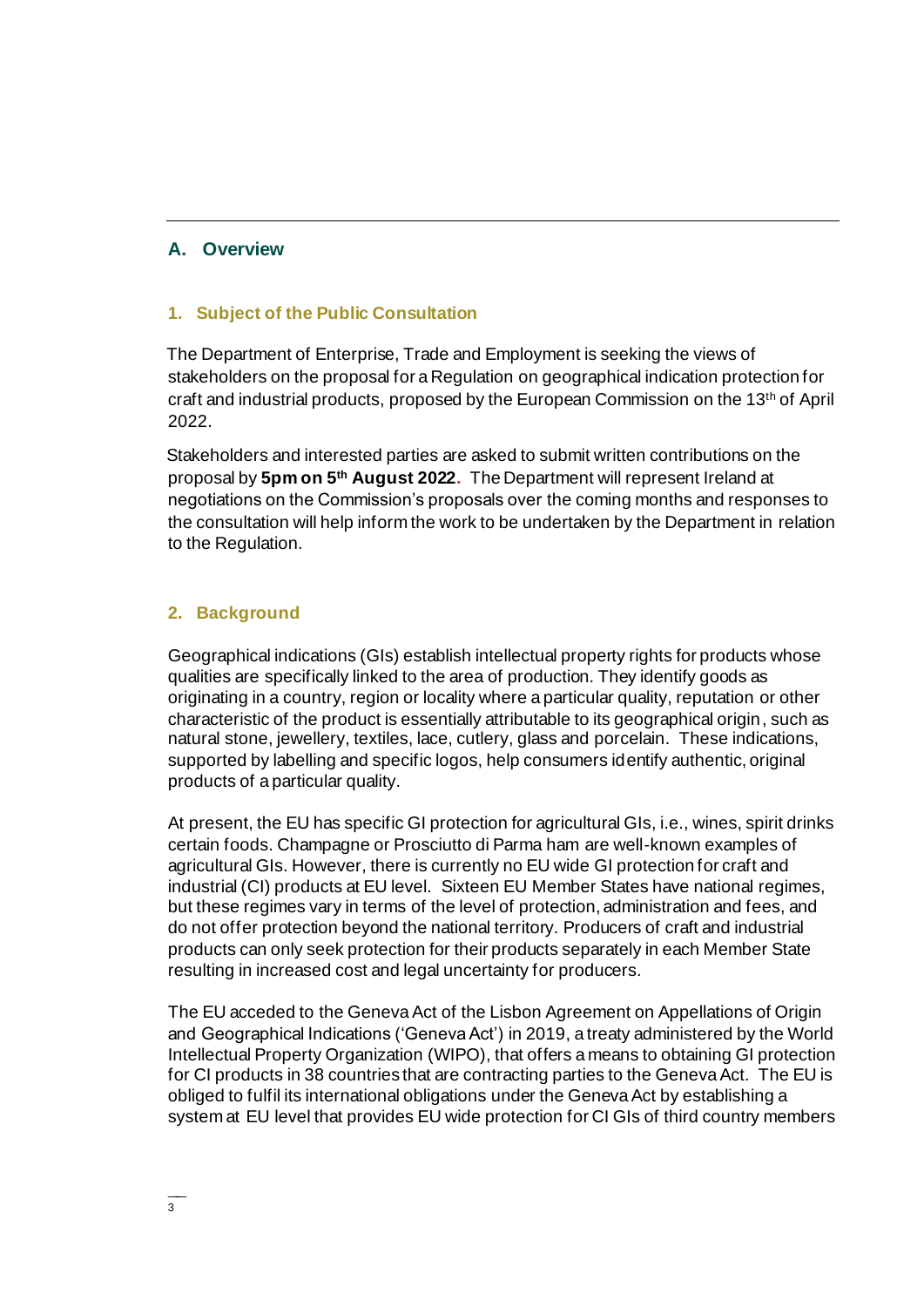of the Geneva Act and the protection of EU CI GIs of the Lisbon system's contracting states.

To comply with this obligation, the European Commission adopted a proposal for a regulation on Geographical Indication for craft and industrial products on the 13th April 2022.

The purpose of the proposed regulation is to:

- establish an EU-wide protection for geographical indications of craft and industrial products allowing producers to protect the intellectual property rights of their products across the EU and act against fake products, including online,
- allow full compatibility with international GI protection by enabling producers of registered craft and industrial GIs to protect their products in all countries that are signatories of the Geneva Act on Appellations of Origin and Geographical Indications under the World Intellectual Property Organisation (WIPO), while enabling GIs from non-EU countries to access GI protection within the EU,
- make it easier for consumers to recognise the quality of such products and make more informed choices,
- support the development of Europe's rural and other regions by providing incentives for producers, especially micro, small and medium-sized enterprises (MSMEs), to invest in new authentic products and regions, especially rural and less developed ones, to retain unique skills and benefit from the reputation of GIs including by attracting tourists.

Further information on the European Commission's proposal is available on the Commission's website [here.](https://ec.europa.eu/growth/publications/regulation-geographical-indications-craft-and-industrial-products-documents_en)

#### **3. Structure of the Regulation**

The proposed regulation contains 8 titles:

#### **Title 1: General provisions – Articles 1 - 5**

General provisions define the objectives and the scope of the proposal. It also contains a list of definitions; provides for rules governing the protection of personal data processed in the course of the procedures for the Regulation; the requirements for a geographical indication to qualify for protection.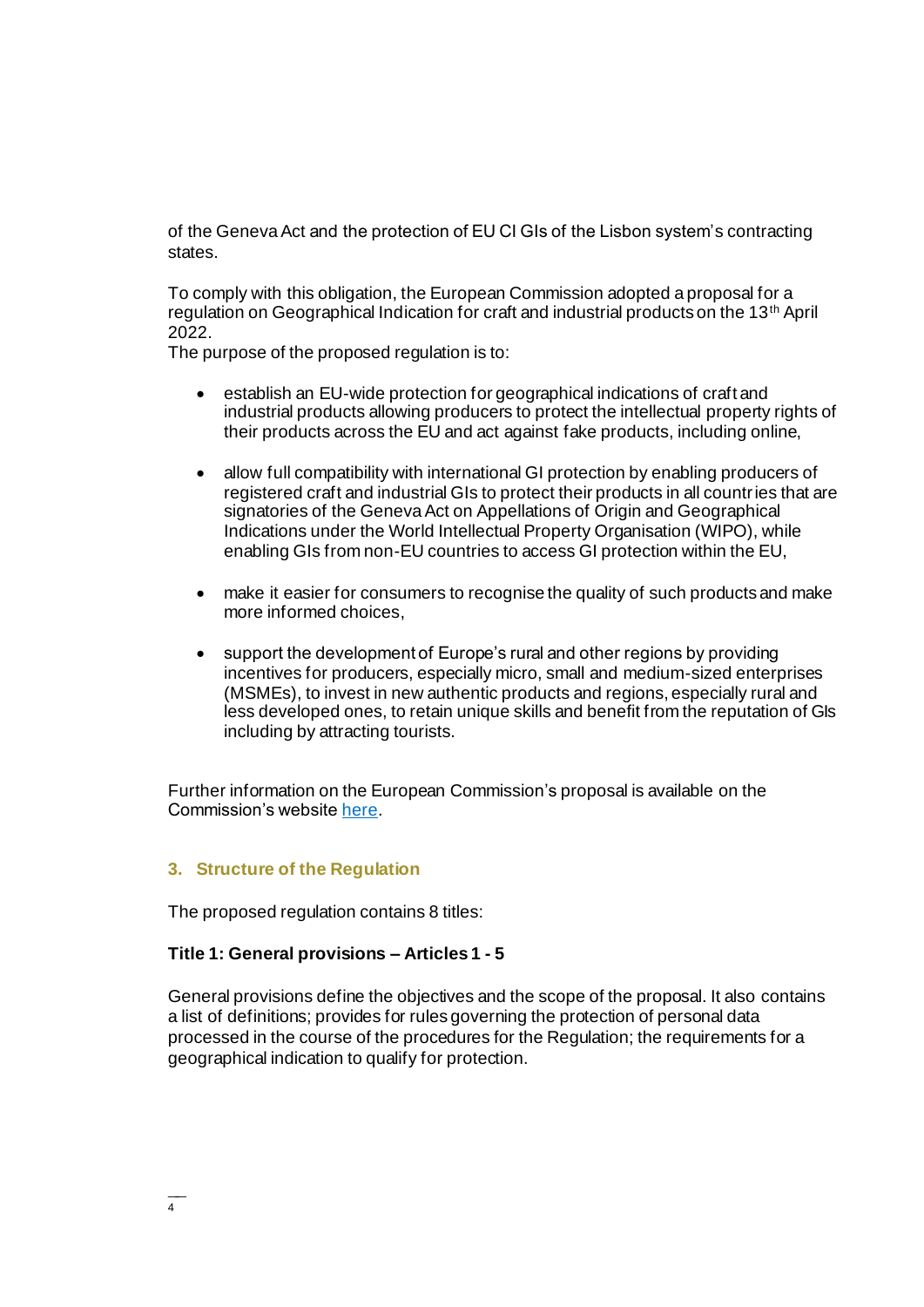#### **Title 2: Registration of geographical indications – Articles 6 - 34**

The chapter on registration provides for the uniform rules for registration, both at national and Union's level including the opposition procedure; defines the applicant and lists requirements for the applicant. Articles 7, 8 and 9 specifies the content of application documents, i.e. product specification, single document and the documentation to accompany the application for registration. Title 2 lays down the rules for the national stage of the registration procedure, the Union stage of the registration, including the transitional protection and transitional measures. The title also provides for the role of the European Union Intellectual Property Office (EUIPO) and the possibility to consult the Advisory Board, which is composed of experts appointed by Member States and the Commission. Title 2 also includes provisions on the amendments to the product specification and on the cancellation of the registered GIs as well as on the appeals procedure. It also establishes a domain name information and alert system and contains provisions on administrative fees.

The proposal establishes an exceptional scheme for direct procedures before the Office for applicants from a Member State that meets certain conditions on the date of adoption of this Regulation, and do not therefore designate a national authority for the management of the procedures for registration, amendments to the product specification and cancellation of the registration in respect of GIs. Member States that opt f or this exceptional registration scheme must designate a contact point for the registration procedure under EUIPO, and a competent authority for the controls and enforcement and to take the necessary actions to enforce the rights in this Regulation.

Member States may charge a fee to cover their costs of managing the GI system for CI products. However, the Office will not charge a fee, except for the direct application procedure set out in Article 15. EU fees must be set out in an implementing act (Article 291 of the TFEU) in line with Regulation (EU) No 182/2011 of the European Parliament and of the Council within six months after the entry into force of this Regulation.

This Title also establishes a prerogative for the Commission to take over the decisionmaking power from the Office that may affect the Union's trade and external affairs policy, or the public interest. This prerogative was designed to be used only when policy considerations may override technical aspects of intellectual property, also considering that geographical indications play an important role in the Union's trade and external policy and are collective rights performing also public functions.

## **Title 3: Protection of geographical indications – Articles 35 - 44**

The title provides for the level of protection of craft and industrial product GIs; sets out the rules for GIs when used as parts or components in manufactured products; clarifies generic terms and registration of homonymous GIs, as well as the relationship with trade marks. It provides rules for producer groups. The relationship with the use of protected terms in internet domain names is defined. This title includes the rules for the use of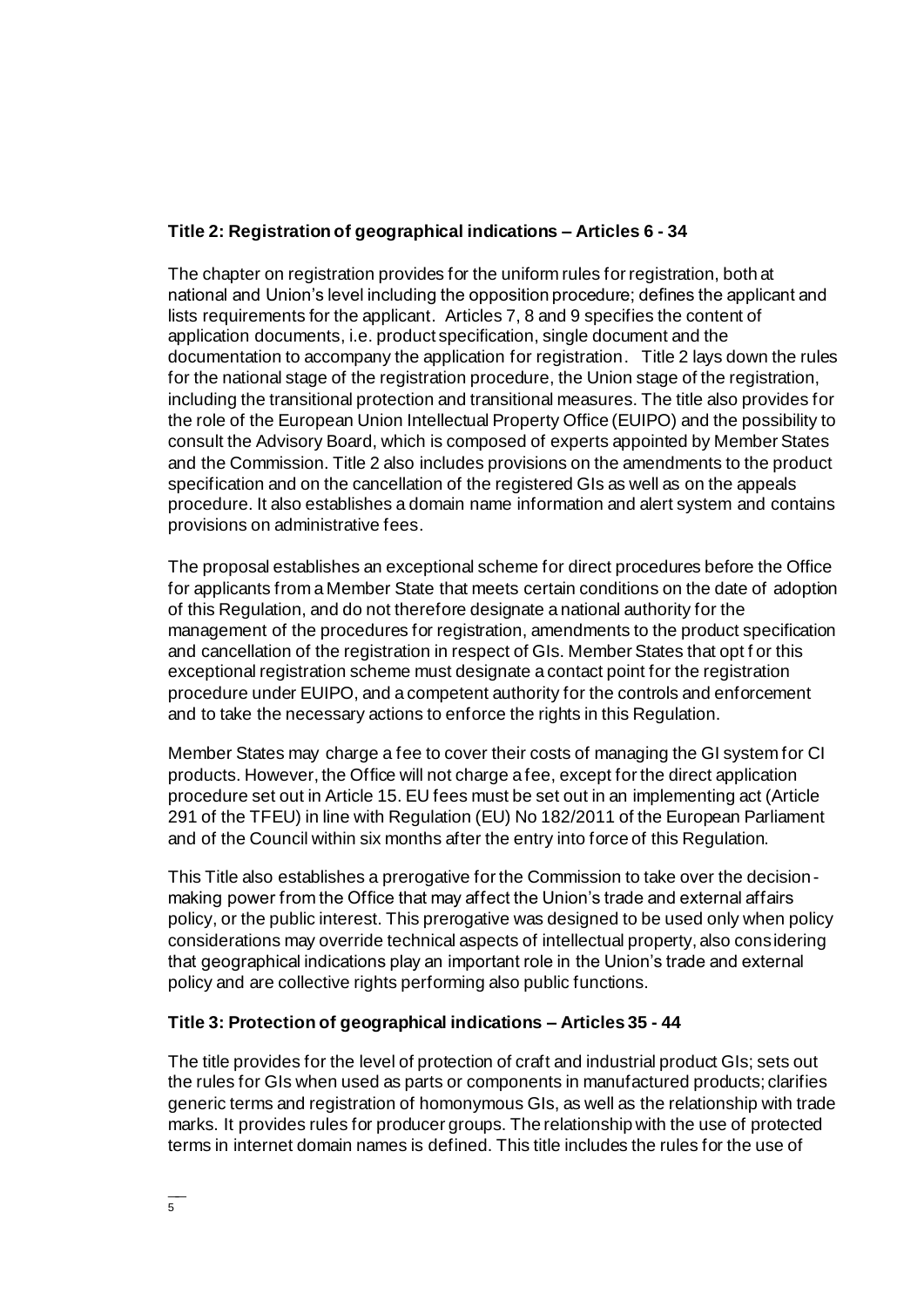Union symbols, indications and abbreviations on the labelling and advertising material of the product concerned.

#### **Title 4: Controls and enforcement – Articles 45 - 58**

This title sets out the rules on the controls and enforcement measures, including both verification that a product designated by a GI has been produced in conformity with the corresponding product specification, and monitoring of the use of GIs in the marketplace. While Member States are required to designate the competent authority responsible for the official controls to verify compliance with this Regulation, they are free to introduce a third-party certification procedure operated by competent authorities or delegated product certification bodies, or a procedure based on the producer's selfdeclaration. This title also sets out rules for Member States on how to prevent or stop any other misuse of GIs in their territory, including on online platforms.

#### **Title 5: Geographical indications entered in the International Register and amendments to other acts – Articles 59 - 61**

Title 5 provides for the necessary amendments to Council Decision (EU) 2019/1754 and Regulation (EU) 2019/1753 of the European Parliament and of the Council, the EU legislation adopted following the EU's accession to the Geneva Act on 26 November 2019.

The amendments are needed to adjust existing rules to the changed reality of a new EU CI GI scheme emerging after such rules were created. For example, there is currently no provision to clarify that unlike in the case of agricultural GIs, it is the EUIPO to play the role of competent authority under the Lisbon system. Similarly, provisions are needed to ensure that international applications relating to CI products can be filed and processed by the EU's competent authority.

Further amendments are introduced on the Trade Mark Regulation (EU) 2017/1001 to add in the catalogue of the Office's tasks contained in Article 151, the tasks conferred to the Office for the administration and promotion of CI geographical indications. In addition, there is another amendment to the Trade Mark Regulation (EU) 2017/1001 to establish a domain name information and alert system for EU trade marks replicating the alert system established under this Regulation.

#### **Title 6: Technical assistance – Article 62**

Title 6 sets out the Commission's empowerment to adopt delegated acts entrusting the EUIPO with the examination and other administrative tasks concerning third country geographical indications, other than geographical indications under the Geneva Act of the Lisbon Agreement on Appellations of Origin and Geographical Indications, proposed for protection pursuant to international negotiations or international agreements. By this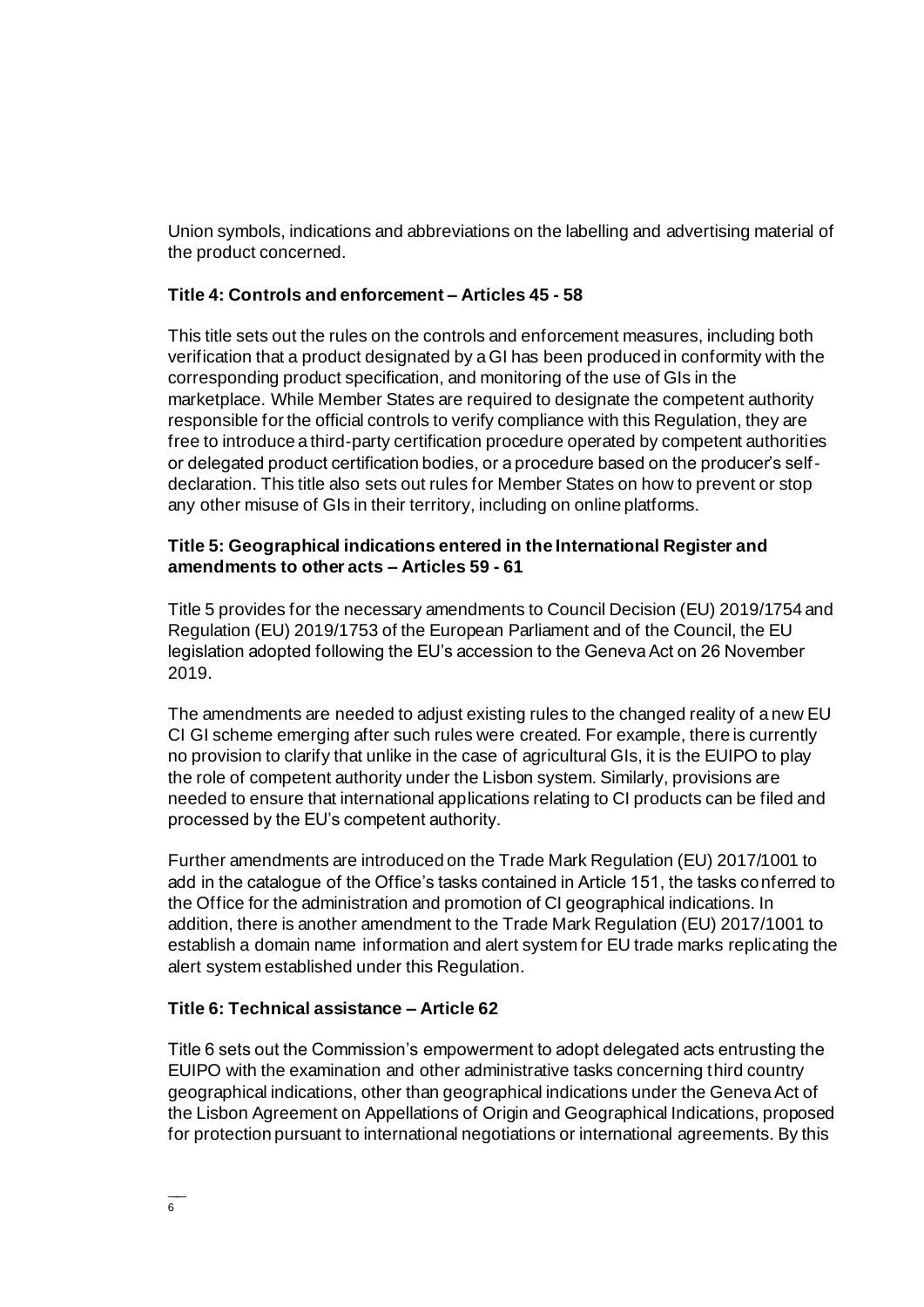Title the Commission ensures that administrative tasks related to geographical indications in the context of international negotiations and international agreements which are devoid of any trade or external policy considerations may be outsourced to the Office.

## **Title 7: Supplementary provisions – Articles 63 – 66**

Title 7 sets out the Commission's empowerment to adopt delegated acts to supplement or amend the Regulation as regards detailed rules on procedures and form of the cancellation process and the presentation of the requests referred to in Article 29. This includes the requirements or listing additional items of the accompanying documentation referred to in Article 9, defining procedures and conditions applicable to the preparation and submission of Union applications for registration referred to in Article 17, rules on entrusting EUIPO to operate the Union register of geographical indications for craft and industrial products referred to in Article 26, the formal content of the notice of appeal, the procedure for the filing and the examination of an appeal as well as the formal content and the form of the Boards of Appeal's decisions referred to in Article 30, the information and requirements identified in the self-declaration referred to in Article 49 and the corresponding Annex 1 and technical assistance of the Office referred to in Article 62. It also identifies the implementing acts that the Commission must undertake to ensure uniform conditions to implement this Regulation.

## **Title 8: Transitional and final provisions – Articles 67 - 70**

Title 8 sets out that transitional national geographical indications protection for craft and industrial products should cease to exist by one year after the date of entry into force of this Regulation. Member States should inform the Commission and the Office which of their legally protected or which of their names established by usage they wish to register and protect pursuant to this Regulation.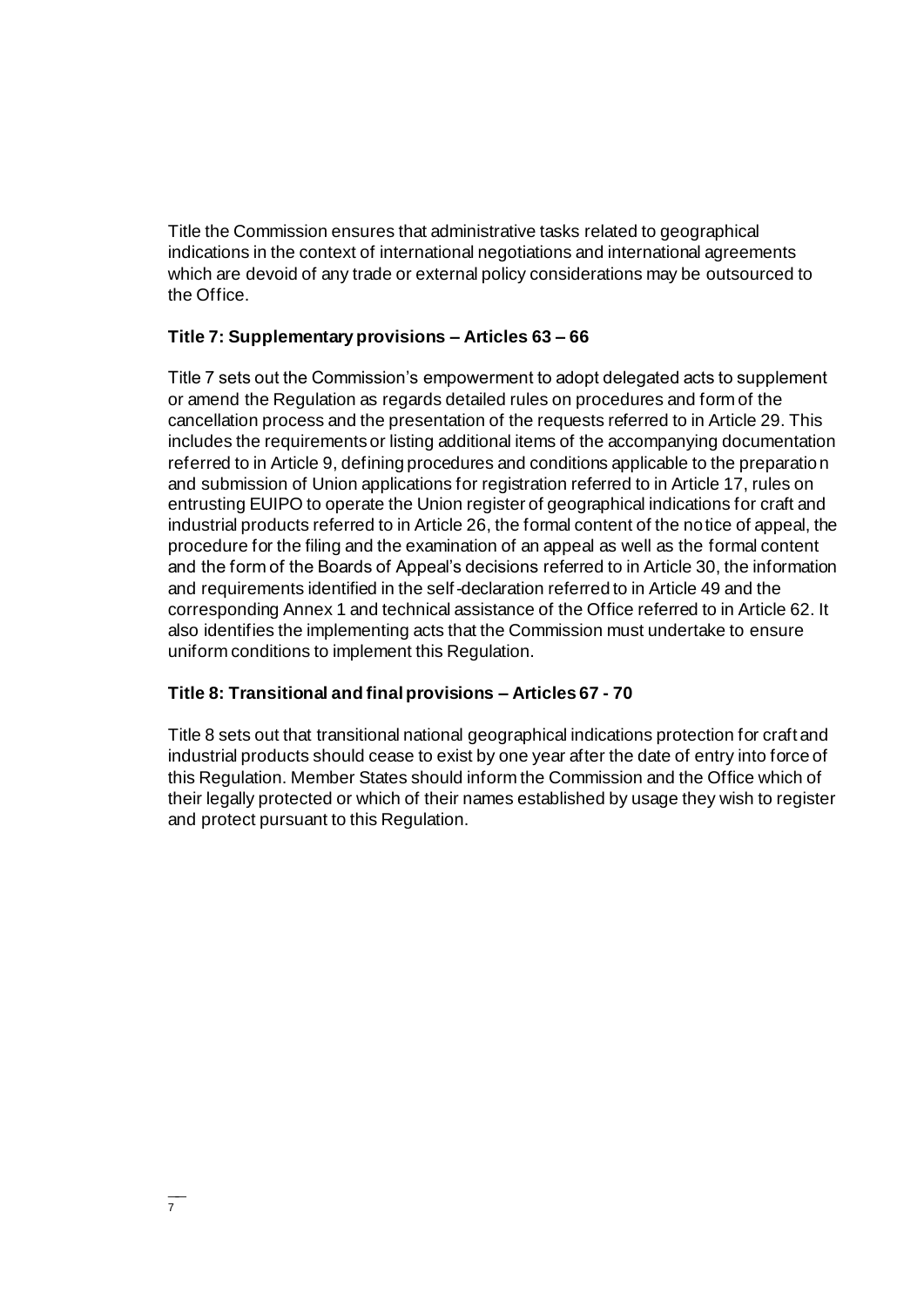## **B. Information on Consultation Process**

#### **1. Submissions**

The Department seeks the views of stakeholders and interested parties, including craft and industrial products producers who may seek GI protection for their products.

We ask that respondents structure their responses according to the 7 titles as outlined, responding to one or more of the titles as appropriate. We would also appreciate your views on the specific questions posed by the Department in section C.

Respondents are requested to make their submissions by email to the Intellectual Property Unit at **[trademarks@enterprise.gov.ie](mailto:trademarks@enterprise.gov.ie).** Submissions should be marked *"Response to Public Consultation on Proposal for a regulation on Geographical Indications for craft and industrial products"*,

#### **The closing date for submissions is 5pm on 5 th August 2022.**

## **2. Confidentiality of Submissions**

Contributors are requested to note that it is the Department's policy to treat all submissions received as being in the public domain unless confidentiality is specifically requested. Respondents are, therefore, requested to clearly identify material they consider to be confidential and to place same in a separate annex to their response, labelled "confidential". Where responses are submitted by email, and those emails include automatically generated notices stating that the content of same should be treated as confidential, contributors should clarify in the body of their emails as to whether their comments are to be treated as confidential.

## **3.** *Freedom of Information Act 2014 and Publication of Submissions*

The Department may decide to make public on its website all submissions received under this consultation. Your attention is also drawn to the fact that information provided to the Department may be disclosed in response to a request under the Freedom of Information Act 2014. Therefore, should you consider that any information you provide is commercially sensitive, please identify same, and specify the reason for its sensitivity. The Department will consult with you regarding information identified by you as sensitive before publishing or otherwise disclosing it.

## **4.** *General Data Protection Regulation (GDPR)*

Respondents should note that the General Data Protection Regulation ('GDPR') entered into force in Ireland on 25th May 2018 and it is intended to give individuals more control over their personal data. The key principles under the Regulation are as follows: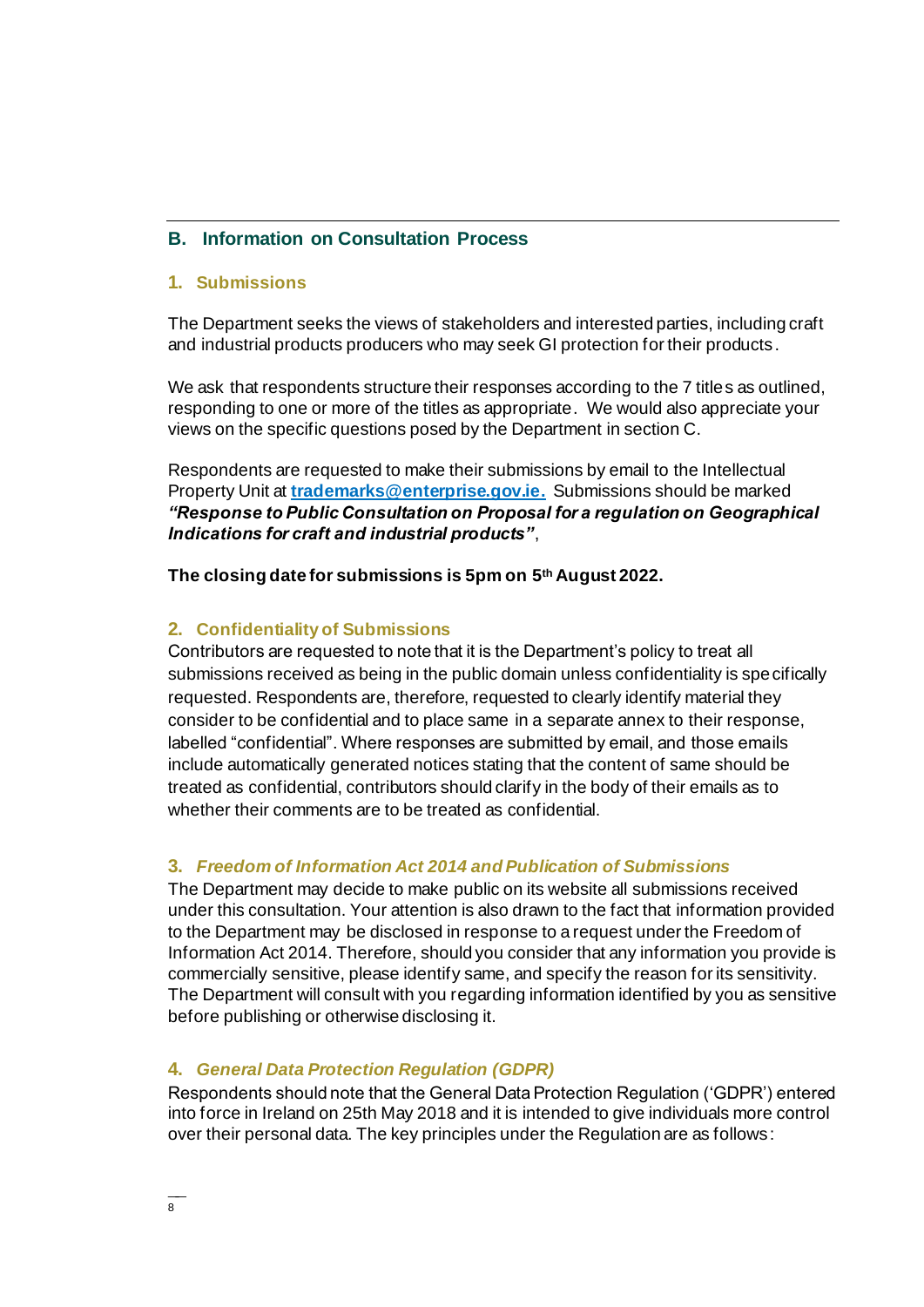- Lawfulness, fairness and transparency;
- Purpose Limitation;
- Data minimisation;
- Accuracy;
- Storage Limitation;
- Integrity and confidentiality, and
- Accountability.

The Department of Enterprise, Trade and Employment is subject to the provisions of the Regulation in relation to personal data collected by it from 25 May 2018. Any personal information which you volunteer to this Department, will be treated with the highest standards of security and confidentiality, strictly in accordance with the Data Protection Acts 1988 to 2018.